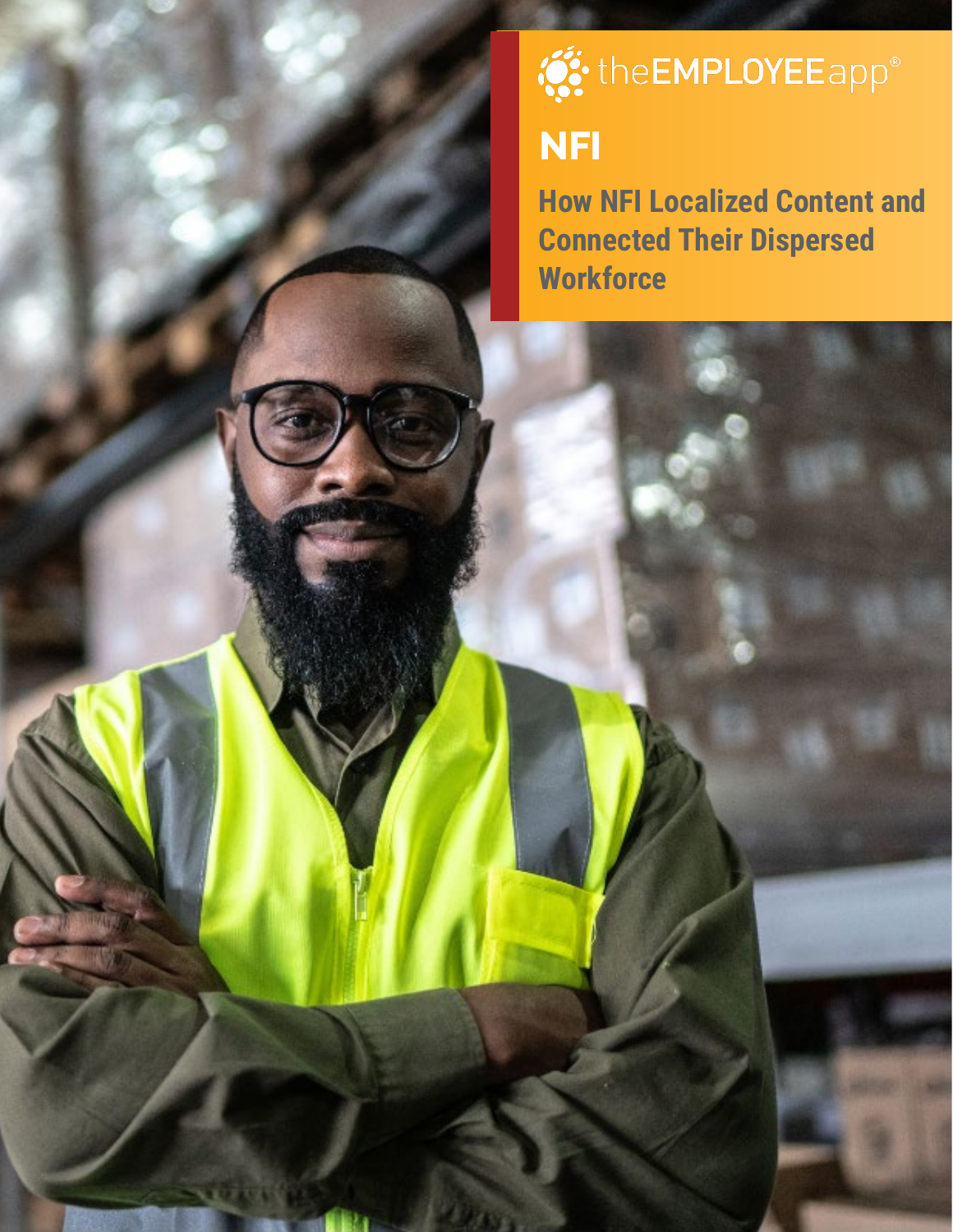# **The Situation**

**what happens when 67% of employees don't sit at a desk?**



**[Learn More](https://www.theemployeeapp.com/blog/nfi-named-a-2020-top-50-trucking-company-by-logistics-management/)**

In 2016, NFI, a fully integrated third-party logistics company with over 11,000 employees, was confronted with a significant communications challenge. They knew they weren't reaching or engaging all their employees, and they needed to find a better way to get employees the information they both wanted and needed.

With over 300 facilities across North America, 67% of employees were deskless; driving trucks and operating warehouses, they had no access to a computer and no company email. A desktopbased Intranet solution was not the answer.

The HR team implemented an employee engagement survey that highlighted some communications gaps. "Our employees asked for more communications, but we didn't want to just send them updates that they would never see. We wanted to send them meaningful content that they could engage with right at their fingertips through their mobile device," explained Director of Communications JeanMarie Decker.

In addition to the means of communicating, NFI's engagement survey also educated them to the fact that their employees wanted more communications regarding the greater mission, purpose, and goals of the company. Mobile was the right channel to deliver this vital information.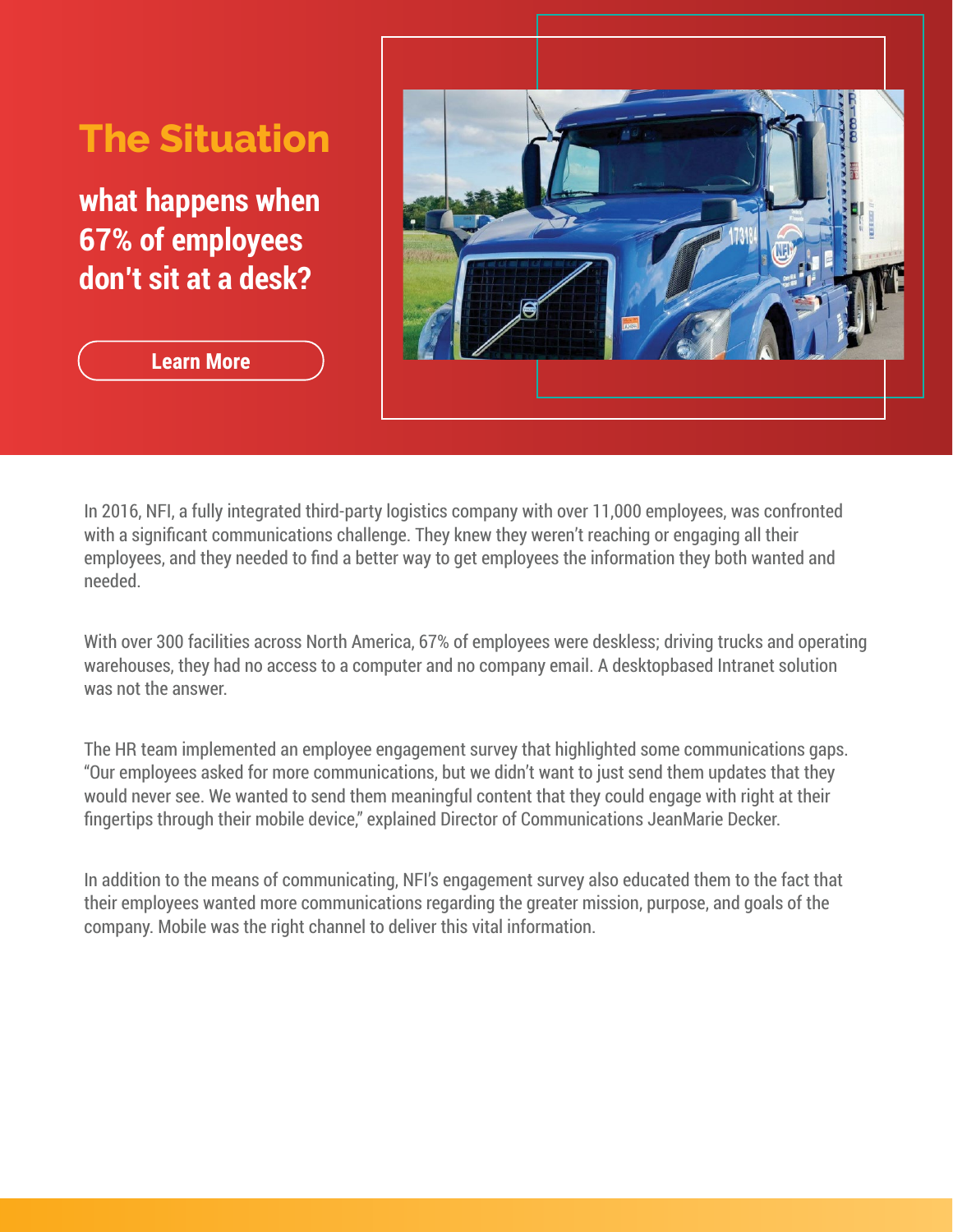# **The App: The Pulse**

NFI was looking to the future and needed an app that would let them target different groups of employees, track analytics to inform their strategy, and that would let them open up administrative privileges to local leaders and mid-level managers in the field. A big differentiator was that theEMPLOYEEapp allowed twoway communication through comments.

NFI has 450 content publishers publishing content to the app on a regular basis. Since launching Pulse, more than 6,500 pieces of content have been shared on theEMPLOYEEapp. By involving so many people, this has made the content meaningful and relevant to employees at a local level. At the same time, it has given the corporate communications team the ability to strategize, focus on data, and try new ways of pushing the envelope to engage with a workforce that is geographically dispersed. By also including workplace tools and portals within The Pulse, the app has become a source and destination for employees to access everything NFI.

As a result of this strategy, NFI is seeing high levels of engagement and adoption, especially with regard to Pulse's social functionality: they have 65% of their employees in the app and their employees are liking and commenting on content frequently. In Q2 2019 alone, they had 11,000+ likes on content, proving that employees value having access to information.

JeanMarie said, "We have relied on qualitative feedback to learn what content our employees want and need from us. We're now able to also see data that helps us efficiently and effectively create and share content that makes a difference for our teams."

#### **BENEFITS**

**Ability to reach all employees regardless of where they are working—on the road, in the warehouse, or in the corporate office.**

**Directly communicate safety protocols and procedures to frontline workers to reduce the number of safety incidents and improve compliance.**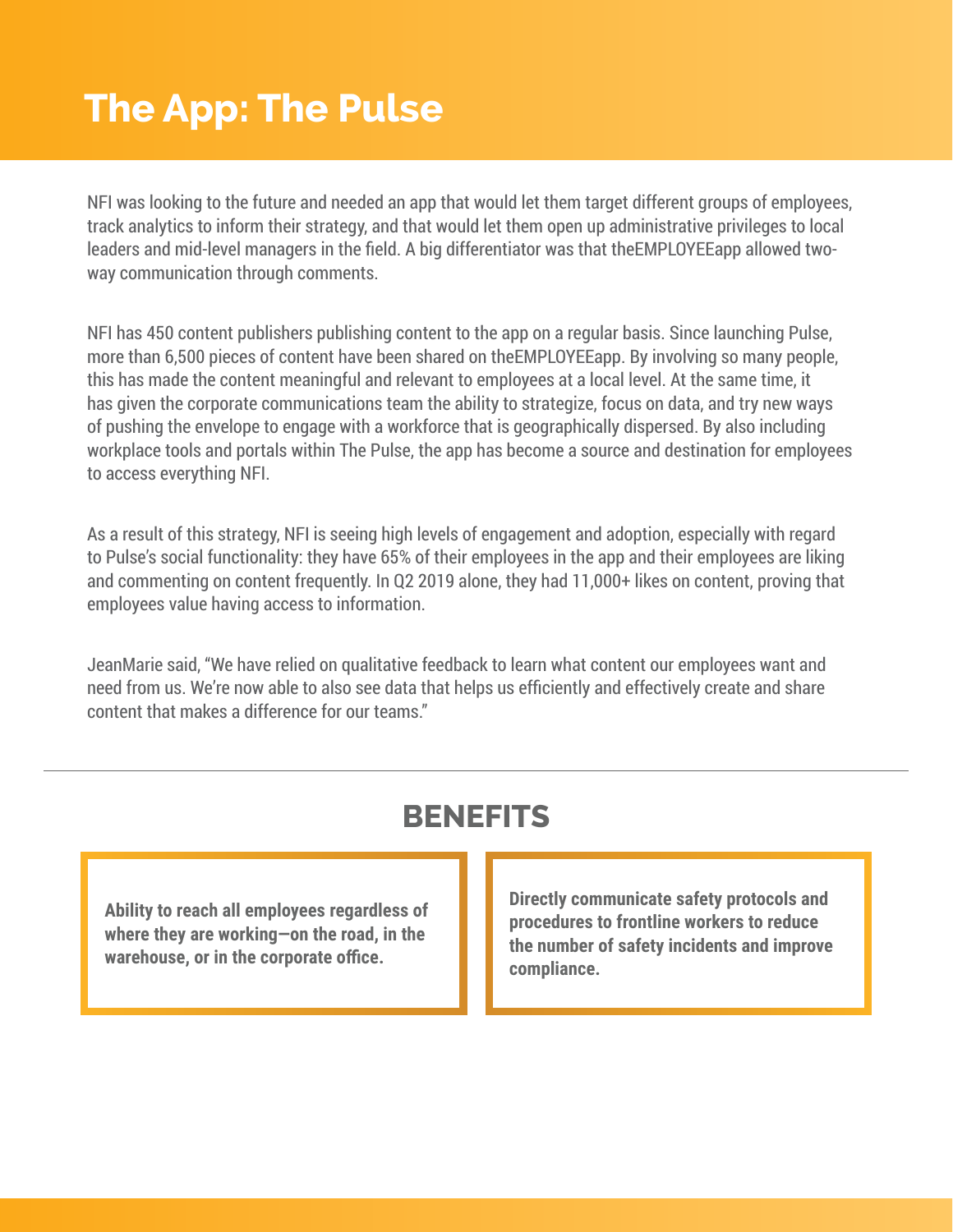### **Communicating Through Crisis**

**The number one concern of any business during a crisis is keeping their employees safe. The Pulse app helped NFI do just that. In 2018 during a hurricane, they were able to send important distribution closure information, updates, and resources direction to their employees' mobile devices.**

**"**



**theEMPLOYEEapp has been a valuable partner in developing and supporting our Pulse app. With this mobile solution in place, we've been able to create a culture committed to communications and provide our employees with important information to help connect them to the greater purpose of our company and enable them to see their impact on the big picture of who we are and what we're striving to achieve."**

— JeanMarie Decker, Director of Communications